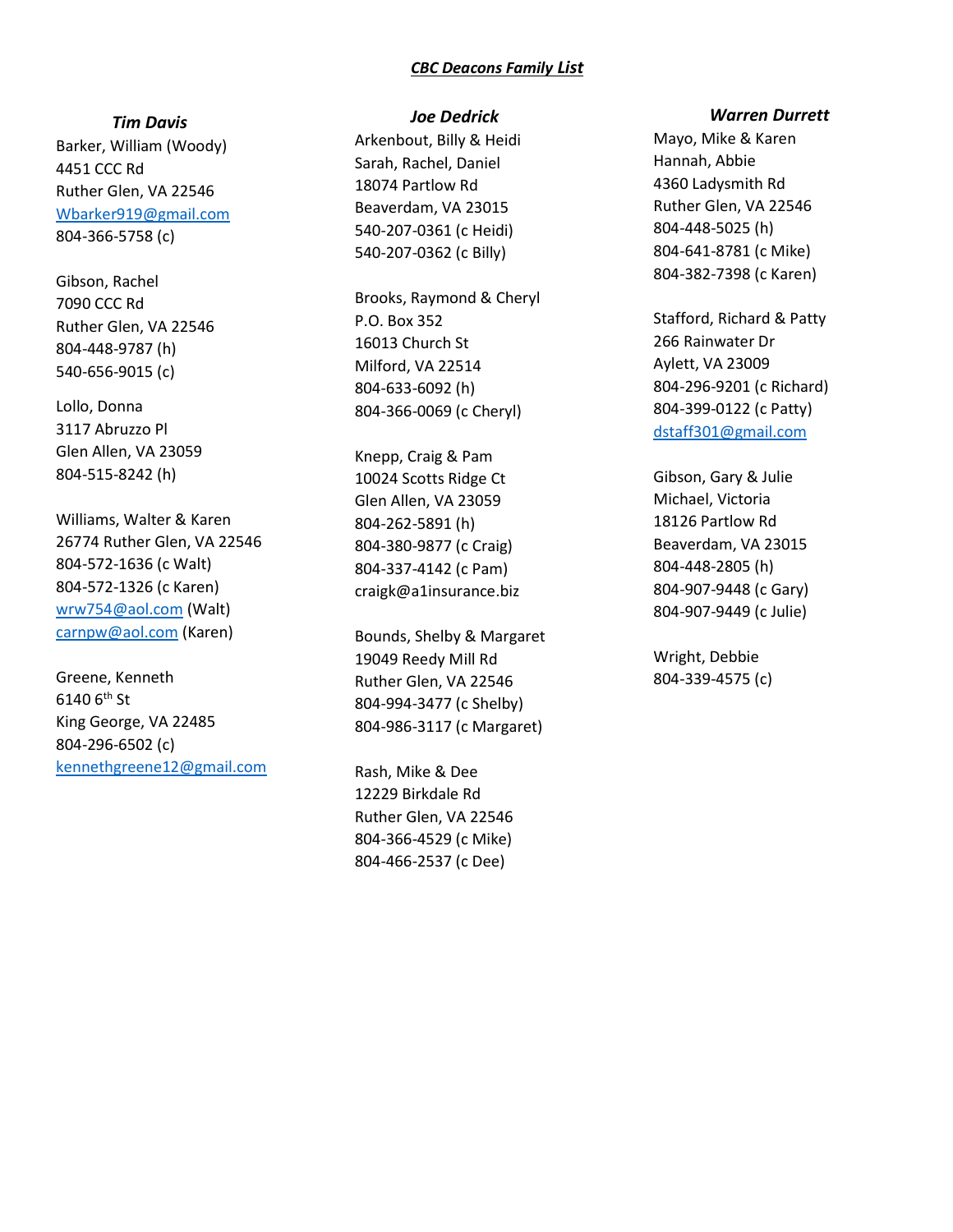# Mark Gibson

Davis, Tim & Dee Tatyana, Josiah 10398 Gallant Fox Way Ruther Glen, VA 22546 804-448-0756 (h) 804-798-1725 (c Tim) 703-597-5458 (c Dee) davisseason@gmail.com

Gibson, Robert & Brenda Carol 27345 Summer Dr Ruther Glen, VA 22546 804-205-6705 (c)

Hewitt, Bob & Kim 14440 Concord Rd Ruther Glen, VA 22546 804-994-2275 (h) 804-238-1255 (c Kim) kimbob22546@gmail.com

Scott, Rose Jamie 27273 Summer Dr Ruther Glen, VA 22546 804-994-4049 (h)

Dunwoody, Glen & Myra 717-413-1594 (c Glen) 717-471-9397 (c Myra)

## Jack Greene

Durrett, Warren & Shirley 18526 Chilesburg Rd Beaverdam, VA 23015 804-448-3787 (h) 804-994-1556 (c Warren) 804-310-7098 (c Shirley) wadurrett@gmail.com shirleydurrett@gmail.com

Gibson, Mark & Melanie Tre' Hill 7090 CCC Rd Ruther Glen, VA 22546 804-448-1456 (h) 804-572-0478 (c Mark) 804-572-0696 (c Melanie) 804-445-3909 (c Tre')

Kuske, Joyce 17100 Doggets Fork Rd Ruther Glen, VA 22546 804-301-8693 (c) rdejr8fan@msn.com

Rogers, Morgan 804-994-3700 (c) morganrogers3700@gmail.com

Sacra, Wayne & Heather Josh, Jordi 18086 Partlow Rd Beaverdam, VA 12015 804-994-1716 (c Wayne) 804-994-1786 (c Heather) 804-258-2958 (c Josh) 804-258-2959 (c Jordi) tntcoachwayne@gmail.com (Wayne) saphia@msn.com (Heather)

Kidd, Preston & Shelbie Graham 804-980-0880 (c Preston) 804-445-3900 (c Shelbie)

#### Mike Mayo

Greene, Jack & Carrie Jordann, Caleb 25101 Harmony Ct S Ruther Glen, VA 22546 804-448-3301 (h) 540-379-5782 (c Jack) 804-338-2027 (c Carrie) 804-238-3996 (c Jordann) 804-925-9350 (c Caleb)

Mongold, Ronald & Dorothy P.O. Box 335 4610 Jericho Rd Ruther Glen, VA 22546 804-925-5099 (c Ron) 804-852-3683 (c Dorothy) belle4us@gmail.com

Ross, Vicki 132 Deleware Dr Ruther Glen, VA 22546 804-690-4126 (c) rossvictoria7@gmail.com

Whitley, Claudette P.O. Box 97 11136 Railroad Ln Ruther Glen, VA 22546 804-338-4658 (c)

Verser, Rogers & Jennifer Barndon, Annalee 24603 Ruther Glen Rd Ruther Glen, VA 22546 804-310-0736 (c Rogers)